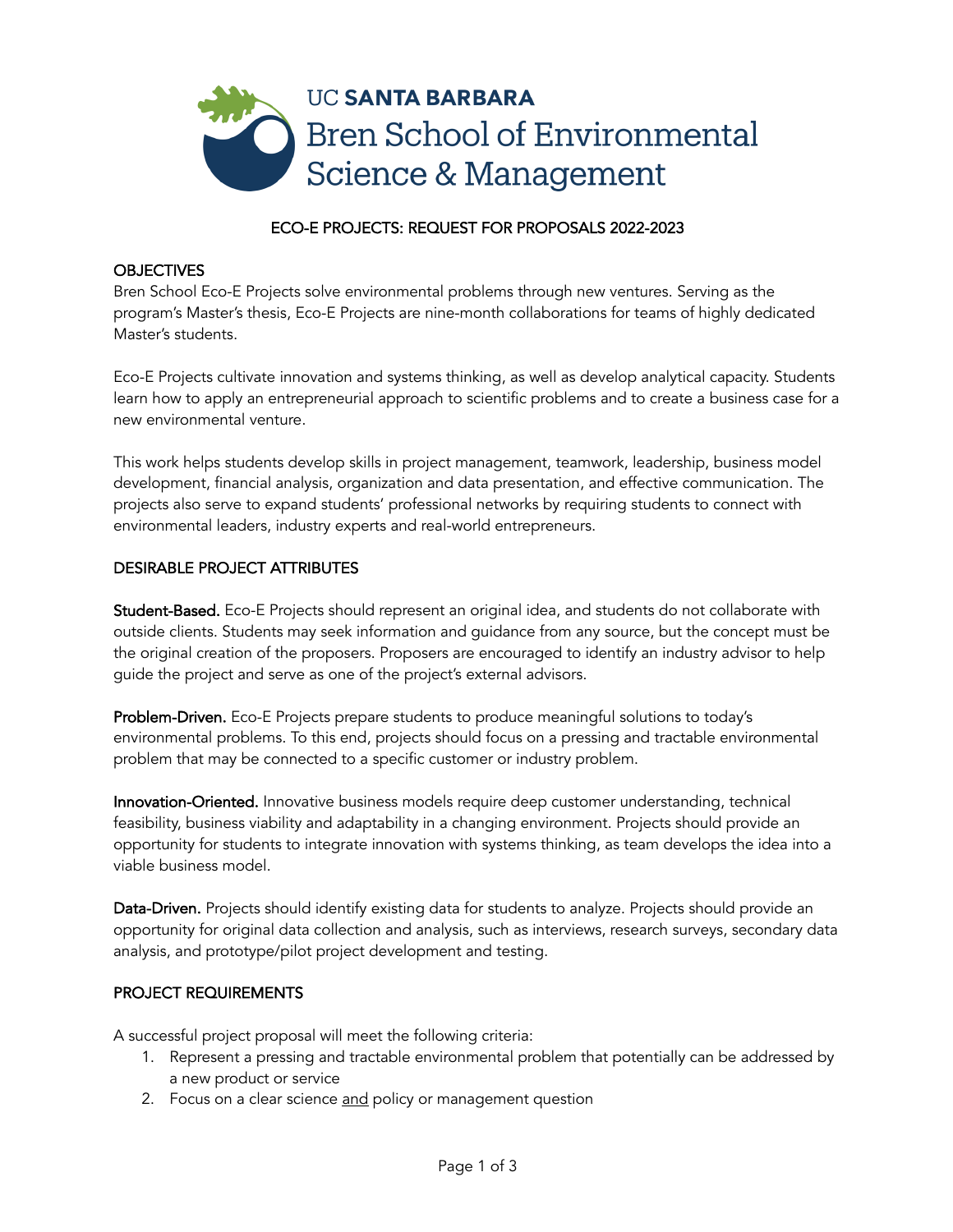- 3. Data is available
- 4. Provide a pedagogical opportunity by integrating innovation and systems thinking principles
- 5. Match the interests, expertise and capabilities of students and faculty
- 6. Present a feasible project scope, given student experience and availability (must propose a manageable scope of work for a team of 3-5 master's students spending about 25% of their time during three academic quarters, or 9 months)
- 7. Financial needs of anticipated prototype or pilot project development are within the budget provided by the Bren School

Each of the requirements listed above should be addressed individually. The Eco-E Program Committee will evaluate and score the proposals using these criteria.

## SUBMITTING A PROPOSAL

Any MESM student from the Class of 2023 is welcome to submit an Eco-E Project Proposal but must be enrolled in ESM 256B New Venture Opportunity Analysis.

Proposals will be reviewed during Winter Quarter (January – March) by the Bren School Eco-E Program Committee. The Committee will evaluate proposals on the criteria outlined in the Project Requirements section above.

Project proposals are limited to three pages (excluding references). For a complete description of proposal requirements, please see the full proposal guidelines.

Examples of successful proposal submissions are available for viewing on the Bren School website.

#### Visit bren.ucsb.edu/projects to explore our project archive.

#### TIMELINE

## YEAR 1

Fall: Students may enroll in ESM 256A Introduction to Innovation and Entrepreneurship to work on problem discovery and ideation.

Winter: Proposers must enroll in ESM 256B New Venture Opportunity Analysis. Students submit project proposals by 2/11/22. Projects are selected in late February; students and faculty advisors are assigned by end of March.

Spring: Students gather data, review literature, and begin development of a business model.

Summer: Students may apply for research fellowships to continue Eco-E Project work.

## YEAR 2

Fall: Students work on analysis, review literature and produce an outline for their Eco-E Project. Students often develop a prototype or pilot project.

Winter: Students complete an academic faculty review and their final reports.

Spring: Students present business model and findings to the public, and create an executive summary.